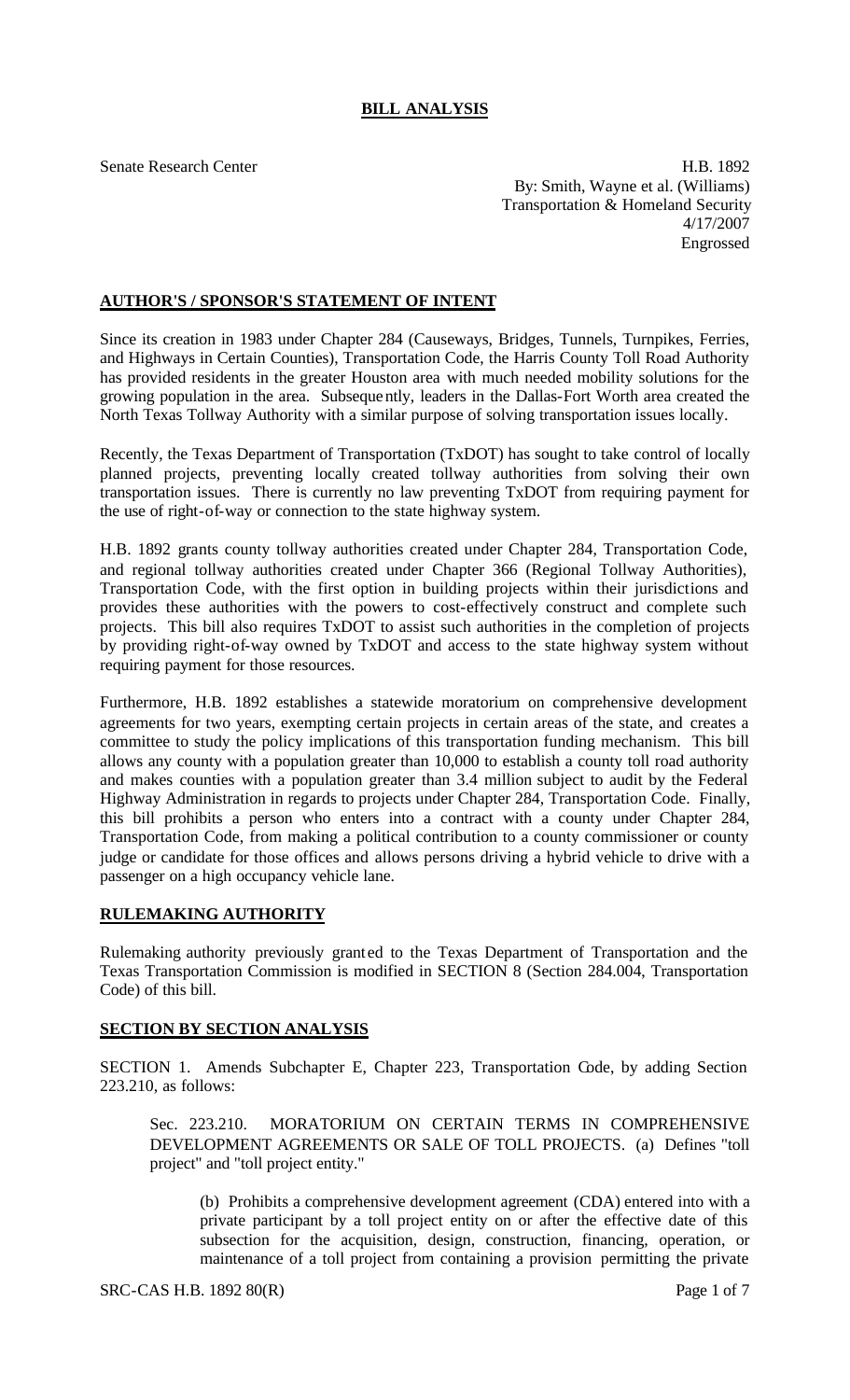participant to operate the toll project or collect revenue from the toll project, regardless of whether the private participant operates the toll project or collects the revenue itself or engages a subcontractor or other entity to operate the toll project or collect the revenue.

(c) Prohibits a toll project entity, on or after the effective date of this subsection, from selling or entering into a contract to sell a toll project of the entity to a private entity.

(c-1) Provides that Subsections (b) and (c) do not apply to any project within the boundaries of a regional tollway authority (authority) created on September 1, 1997.

(c-2) Requires Section 228.012 to govern to the extent that Subsection (c-1) conflicts with that section.

(c-3) Provides that this section does not apply to a CDA for a managed lane facility toll project the major portion of which is located inside the boundaries of an authority created on September 1, 1997, and for which the Texas Department of Transportation (TxDOT) has issued a request for qualifications before the effective date of this subsection. Requires the commissioners court for any county in which the majority of a toll project described by this subsection is located to pass a supporting resolution containing certain information before TxDOT executes a final contract for such a project.

(d) Creates a nine-member legislative study committee (committee) and sets forth the composition of the committee.

(e) Requires the committee to select a presiding officer from among its members and conduct public hearings and study the public policy implications of including in a CDA entered into by a toll project entity with a private participant in connection with a toll project a provision that permits the private participant to operate and collect revenue from the toll project. Requires the committee to examine the public policy implications of selling an existing and operating toll project to a private entity.

(f) Requires the committee, not later than December 1, 2008, to prepare a written report summarizing certain information and to deliver a copy of the report to certain persons.

- (g) Abolishes the committee on December 31, 2008.
- (h) Provides that this section expires September 1, 2009.

#### SECTION 2. Amends Section 228.0055, Transportation Code, as follows:

Sec. 228.0055. USE OF CONTRACT PAYMENTS. (a) Creates this subsection from existing text. Requires payments received by the Texas Transportation Commission (commission) and TXDOT under a CDA to be used by the commission or TxDOT to finance the construction, maintenance, or operation of a transportation project or air quality project in the same TxDOT district as the project or facilities to which the payments are attributable or a TxDOT district adjacent to that district, rather than authorizing payments received by TXDOT under a CDA to be used by TXDOT to finance the construction, maintenance or operation of a transportation project or air quality project in the region.

(b) Prohibits the commission or TxDOT from revising the formula as provided in TxDOT's unified transportation program, or its successor document, in a manner that results in a decrease of a TxDOT district's allocation because of a payment under Subsection (a) or from taking any other action that would reduce funding allocated to a TxDOT district because of payments received under a CDA.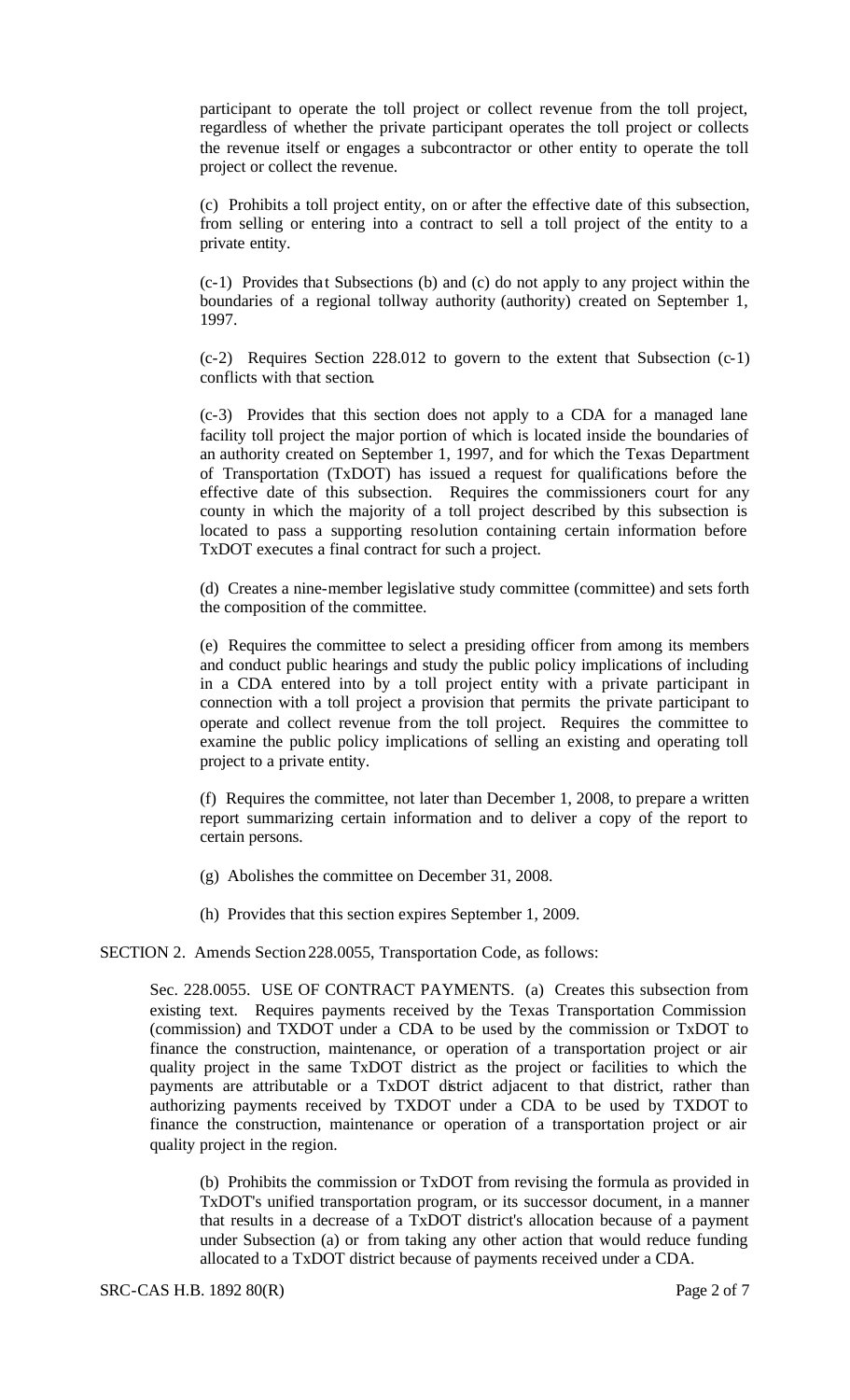SECTION 3. Amends Subchapter A, Chapter 228, Transportation Code, by adding Section 228.011, as follows:

Sec. 228.011. TOLL PROJECTS IN CERTAIN COUNTIES. (a) Provides that this section applies only to a county acting under Chapter 284 (Causeways, Bridges, Tunnels, Turnpikes, Ferries, and Highways in Certain Counties).

(b) Provides that the county is the entity that has primary responsibility for the financing, construction, and operation of a toll project located in the county.

(c) Requires the commission and TxDOT, to the extent authorized by federal law or required by this title (Roadways), to assist the county in the financing, construction, and operation of a toll project in the county by allowing the county to use highway right-of-way owned by TxDOT and to access the state highway system. Requires the county, in connection with the use by the county of improved state highway right-of-way, to enter into an agreement with the commission or TxDOT as provided by Section 284.004(b).

(d) Provides that Subsections (b) and (c) do not limit the authority of the commission or TxDOT to participate in the cost of acquiring, constructing, maintaining, or operating a turnpike project of the county under Chapter 284.

(e) Requires the commission or TxDOT, before they are authorized to enter into a contract for the financing, construction, or operation of a proposed or existing toll project any part of which is located in the county, to provide the county the first option to finance, construct, or operate, as applicable, the portion of the toll project located in the county on certain terms and in a certain manner.

(f) Prohibits, except as provided by Section 284.004(a), an agreement entered into by the county and the commission or TxDOT in connection with a project under Chapter 284 that is financed, constructed, or operated by the county and that is on or directly connected to the state highway system from requiring the county to make any payments to the commission or TxDOT.

(g) Provides that an agreement entered into by the county and the commission or TxDOT that is financed, constructed, or operated by the county and that is on or directly connected to a highway in the state highway system does not create a joint enterprise for liability purposes.

SECTION 4. Amends Subchapter A, Chapter 228, Transportation Code, by adding Section 228.012, as follows:

Sec. 228.012. TOLL PROJECTS WITHIN BOUNDARIES OF REGIONAL TOLLWAY AUTHORITY. (a) Provides that this section applies only to a toll project located within the boundaries of an authority under Chapter 366 (Regional Tollway Authorities).

(b) Provides that the authority is the entity that has primary responsibility for the financing, construction, and operation of a toll project located within the boundaries of the authority.

(c) Requires the commission and TxDOT, to the extent authorized by federal law or required by this title (Roadways), to assist the authority in the financing, construction, and operation of a toll project located within the boundaries of the authority by allowing the authority to use highway right-of-way owned by TxDOT and to access the state highway system.

(d) Provides that Subsections (b) and (c) do not limit the authority of the commission or TxDOT to participate in the cost of acquiring, constructing, maintaining, or operating a turnpike project of the authority under Chapter 366.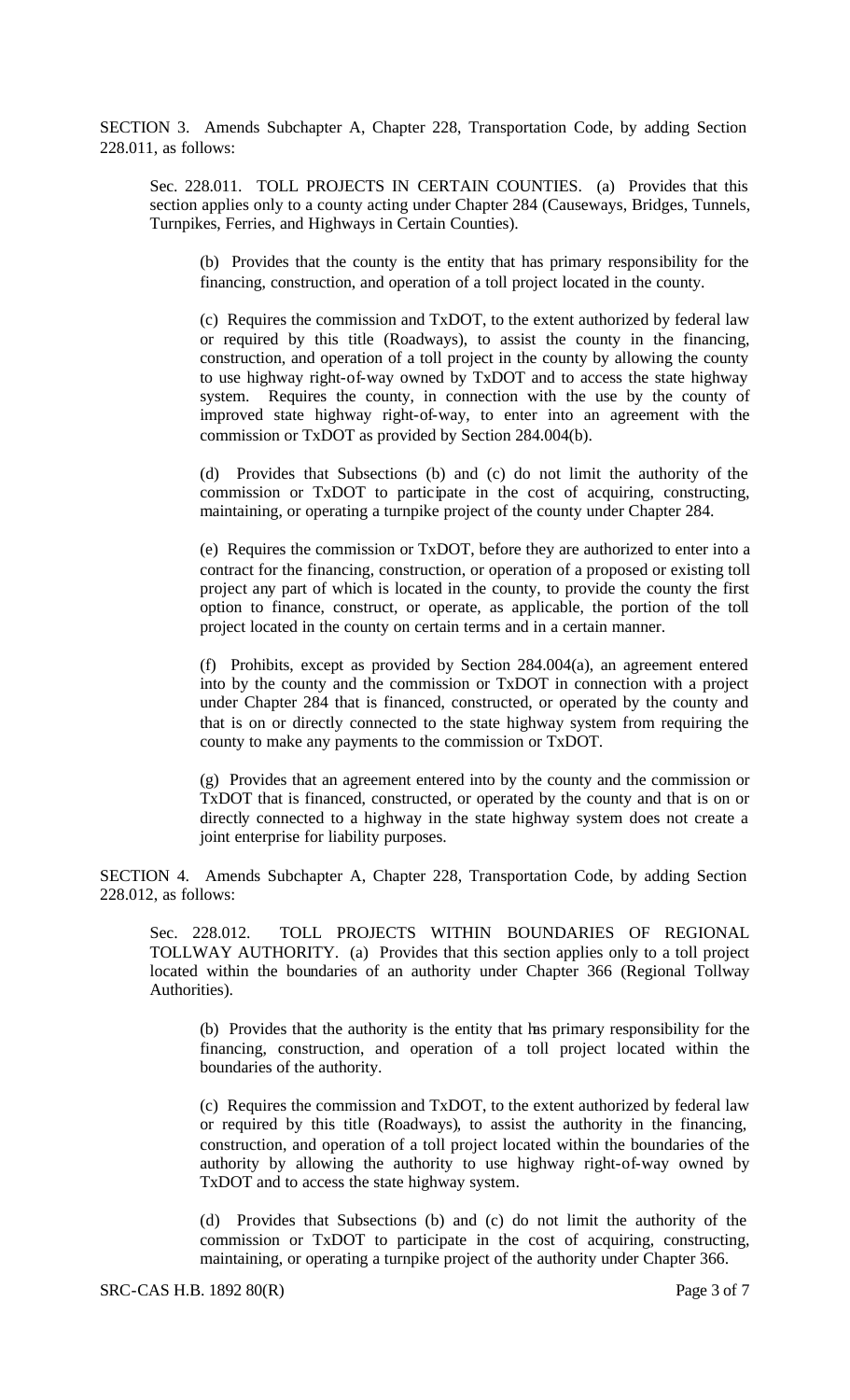(e) Requires the commission or TxDOT, before they are authorized to enter into a contract for the financing, construction, or operation of a proposed or existing toll project any part of which is located within the boundaries of an authority, to provide the authority the first option to finance, construct, or operate, as applicable, the portion of the toll project located within the boundaries of the authority on certain terms and in a certain manner.

(f) Prohibits an agreement entered into by the authority and the commission or TxDOT in connection with a project under Chapter 366 that is financed, constructed, or operated by the county and that is on or directly connected to the state highway system from requiring the authority to make any payments to the commission or TxDOT.

(g) Provides that an agreement entered into by the authority and the commission or TxDOT in connection with a project under Chapter 366 that is financed, constructed, or operated by the county and that is on or directly connected to a highway in the state highway system does not create a joint enterprise for liability purposes.

(h) Requires the commissioners court for any county in which a majority of the project is located to pass a supporting resolution before a final contract execution by TxDOT for any CDA project.

(i) Provides that once the authority or regional transportation council has received notice from TxDOT relating to a toll project, the authority has 90 days to exercise the first option to finance, construct, or operate, as applicable, the toll project.

SECTION 5. Amends Section 284.001(3), Transportation Code, to redefine "project."

SECTION 6. Amends Section 284.002, Transportation Code, as follows:

Sec. 284.002. New heading: APPLICABILITY OF CHAPTER. Provides that this chapter applies only to a county that has a population of 10,000 or more, except as provide by Subsection (b), rather than only to a county that has a population of 50,000 or more and borders the Gulf of Mexico or a bay or inlet opening into the gulf, has a population of 1.5 million or more, is adjacent to a county that has a population of 1.5 million or more, or borders the United Mexican States.

SECTION 7. Amends Section 284.003, Transportation Code, as follows:

Sec. 284.003. PROJECT AUTHORIZED; CONSTRUCTION, OPERATION, AND COST. (a) Creates this subsection from existing text. Authorizes a county, acting through the commissioners court of the county, or a local government corporation, without state approval, supervision, or regulation, to, in connection with a project and on adoption of an order, exercise the powers of a regional mobility authority under Chapter 370 (Regional Mobility Authorities) and to enter into a CDA with a private entity to design, develop, finance, construct, maintain, repair, operate, extend, or expand a proposed or existing project in the county to the extent and in the manner applicable to TxDOT under Chapter 223 (Bids and Contracts for Highway Projects) or to a regional tollway authority under Chapter 366. Makes nonsubstantive changes.

(b) Authorizes the county or a local government corporation to exercise a power of a regional mobility authority operating under Chapter 370 only in a manner consistent with the other powers provided by this chapter. Provides that this chapter prevails to the extent of a conflict between this chapter and Chapter 370.

(c) Provides that a project or any portion of a project that is owned by the county and licensed or leased to a private entity or operated by a private entity under this chapter to provide transportation services to the general public is public property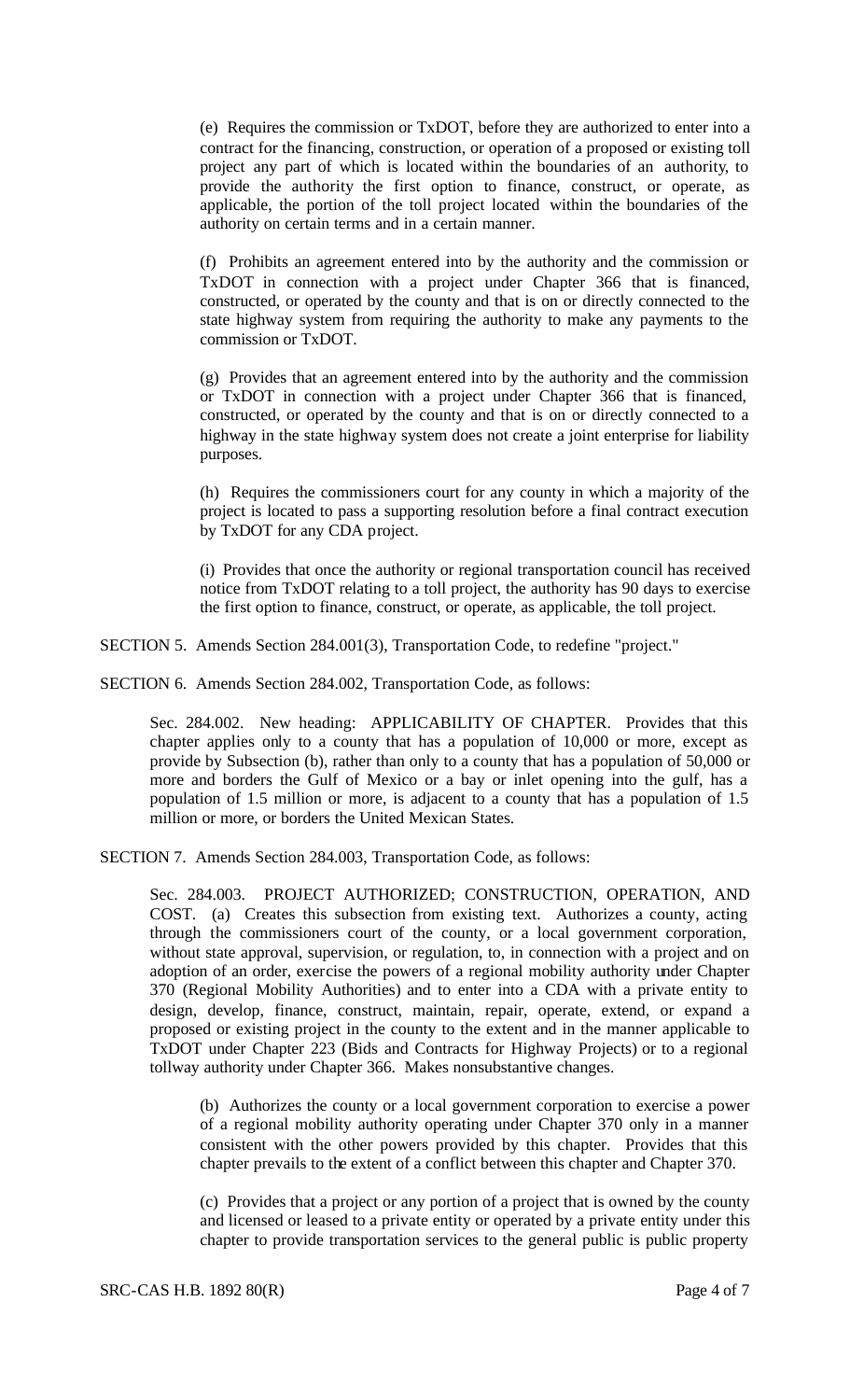used for a public purpose and exempt from taxation by this state or a political subdivision of this state.

(d) Requires a county that constructs, acquires, improves, operates, maintains, or pools a project under this chapter, to submit to TxDOT, before December 31 of each even-numbered year, a plan for the project that includes the time schedule for the project and described the use of project funds. Authorizes the plan to provide for and permit the use of project funds and other money, including state or federal funds, available to the county for roads, streets, highways, and other related facilities in the county that are not part of a project under this chapter. Provides that a plan is not subject to approval, supervision, or regulation by the commission or TxDOT.

(e) Provides that an action of a county taken under this chapter is not subject to approval, supervision, or regulation by a metropolitan planning organization, except as provided by federal law.

(f) Authorizes the county to enter into a protocol or other agreement with the commission or TxDOT to implement this section through the cooperation of the parties to the agreement.

SECTION 8. Amends Subchapter A, Chapter 284, Transportation Code, by adding Sections 284.0031 and 284.0032 and amending Section 284.004, as follows:

Sec. 284.0031. OTHER ROAD, STREET, OR HIGHWAY PROJECTS. (a) Authorizes the commissioners court of a county or a local government corporation, without state approval, supervision, or regulation, to authorize the use of surplus revenue of a project for certain purposes and to prescribe terms for the use of the surplus revenue, including for certain purposes.

(b) Authorizes a county to enter into an agreement with the commission, TxDOT, a local government entity, or another political subdivision of this state to implement this section.

(c) Prohibits a country from taking an action under this section that violates or impairs a bond resolution, trust agreement, or indenture that governs the use of the revenue of a project.

(d) Provides that a county has the same powers and is authorized to use the same procedures in certain respects that are available to the county with respect to a project under this chapter, except as provided by this section.

(e) Requires, notwithstanding any other law, a metropolitan rapid transit authority created pursuant to Chapter 451 (Metropolitan Rapid Transit Authorities) that is located primarily in a county with a population of more than 3.3 million to which this chapter applies and in which the voters have authorized the dedication of a portion of its sales and use tax revenue for street improvements and mobility projects within the metropolitan rapid transit authority's service area to account for the entire amount of that liability on its financial statements in accordance with generally accepted accounting principles.

Sec. 284.0032. TRANS-TEXAS CORRIDOR PROJECTS. Provides that the county, in connection with the project and in addition to the other powers granted by this chapter, has all the powers of TxDOT related to the development of a project that has been designated as part of the Trans-Texas Corridor if a county requests or is requested by the commission to participate in the development of a project under this chapter that has been designated as part of the Trans-Texas Corridor.

Sec. 284.004. New heading: USE OF COUNTY PROPERTY AND STATE HIGHWAY ALIGNMENT, RIGHT-OF-WAY, AND ACCESS. (a) Creates this subsection from existing text. Authorizes a county under this chapter, notwithstanding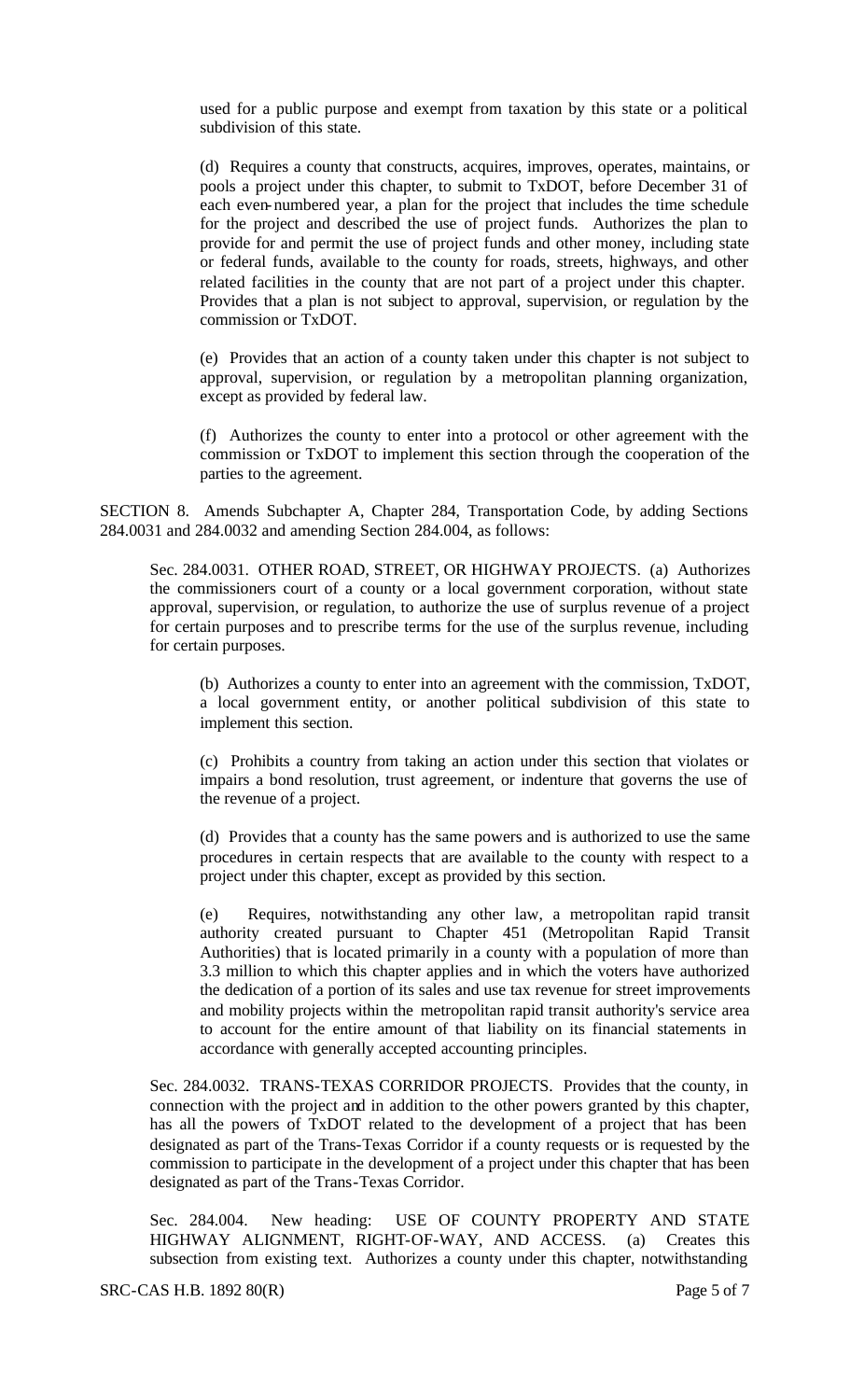any other law, to use any state highway right-of-way or access to the state highway system, regardless of when or how the right-of-way or access is acquired. Authorizes TxDOT or the commission to require the county to comply with any covenant, condition, restriction, or limitation that affects state highway right-of-way, but prohibits TxDOT or the commission from adopting rules or establishing policies that have certain effects related to the use of right-of-way or access or from requiring the county to pay for the use of the right-of-way or access, except under certain conditions.

(b) Requires the county and the commission or TxDOT, if a project of the county under this chapter inc ludes the proposed use of improved state highway right-ofway, to enter into an agreement that includes reasonable terms to accommodate that use of the right-of-way by the county and to protect the interests of the commission and TxDOT in the use of the right-of-way for operations of TxDOT.

(c) Provides that the commission and TxDOT, notwithstanding any other law, are not liable for the damages that result from a county's use of state highway rightof-way or access to the state highway system under this chapter, regardless of the legal theory, statute, or cause of action under which liability is asserted.

SECTION 9. Amends Sections 284.008(c) and (d), Transportation Code, as follows:

(c) Provides that a project becomes a part of the state highway system and requires the commission to maintain the project without tolls when all of the bonds and interest on the bonds that are payable from or secured by revenues of the project have been paid by the issuer of the bonds or another person with the consent or approval of the issuer or when a sufficient amount for the payment of all bonds and the interest on the bonds to maturity has been set aside by the issuer of the bonds or another person with the consent or approval of the issuer in a trust fund held for the benefit of the bondholders, except as provided by Subsection (d).

(d) Deletes existing text conditioning that a county is authorized to request that the commission adopt an order that a project will not becomes part of the state highway system under Subsection (c) only before construction on a project under this chapter begins.

SECTION 10. Amends Subchapter A, Chapter 284, Transportation Code, by adding Section 284.0092, as follows:

Sec. 284.0092. AUDIT BY FEDERAL HIGHWAY ADMINISTRATION. Provides that the accounts and records of a county relating to a project under this chapter located in a county that has a population of more than 3.4 million and is within 100 miles of the Gulf of Mexico are subject to audit by the Federal Highway Administration as deemed necessary by that agency.

SECTION 11. Amends Subchapter A, Chapter 284, Transportation Code, by adding Section 284.010, as follows:

Sec. 284.010. CONTRACTOR CONTRIBUTIONS PROHIBITED. Prohibits a person who enters into a contract with a county under this chapter from making a political contribution to a person who is a commissioner or county judge of the county or who is a candidate for the office of commissioner or county judge of the county.

SECTION 12. Amends Sections 284.065(b) and (c), Transportation Code, as follows:

(b) Authorizes an existing project to be pooled in part with another existing project.

(c) Authorizes a project to be pooled more than once, rather than prohibiting a project from being pooled more than once.

SECTION 13. Amends Subtitle G, Title 6, Transportation Code, by adding Chapter 371, as follows: